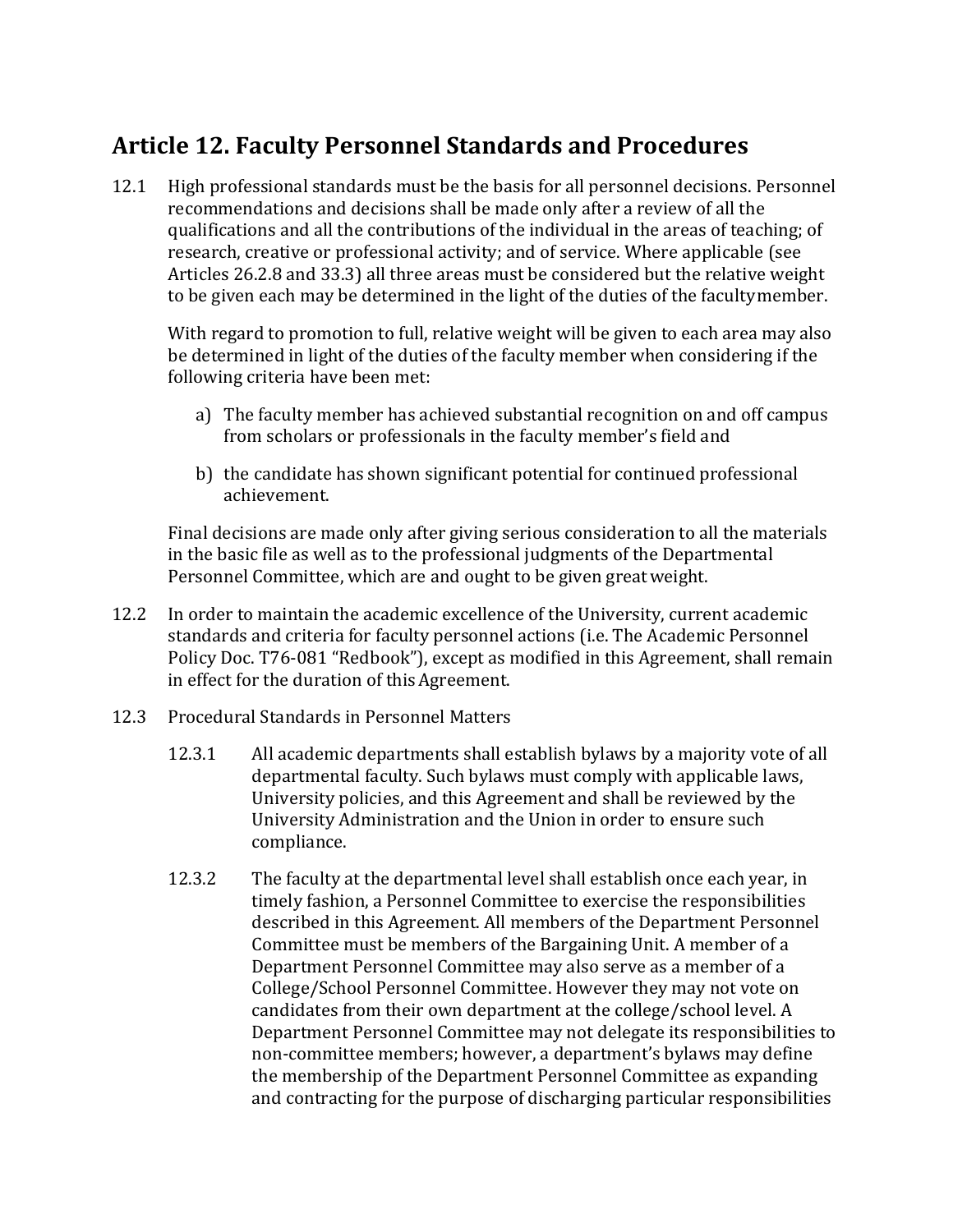of the committee.

- 12.3.3 A Department Personnel Committee must have a minimum of three (3) faculty members. In a department with fewer than four (4) faculty members, the chair of the Department Personnel Committee and Dean shall agree upon the selection of a specific faculty member or members from outside the department who shall be asked to serve on the committee.
- 12.3.4 Some departments' bylaws constrain voting rights in personnel actions (such as only tenured faculty being eligible to vote on tenure cases). If such constraints result in the Personnel Committee's having fewer than three faculty members with voting rights on a particular personnel action, the department should employ the provision of 12.3.3 above to temporarily expand the Personnel Committee for that personnel action.
- 12.3.5 In each college or school there shall be a Personnel Committee of the faculty to review departmental level recommendations. The committee shall be chosen by procedures established in a manner designed to represent the interests of the faculty of each college or school. Such procedures shall be sent to the MSP and the administration to assure compliance with applicable laws, University policies and this Agreement. Said committee shall forward its recommendation to the appropriate Dean. All members of the College Personnel Committee must be members of the bargaining unit.
- 12.3.6 No faculty member on a Personnel Committee shall participate directly in any recommendation or decision relating to appointment, reappointment, promotion or tenure at the University of any parent, child, spouse, sibling, parent-in-law, sibling-in-law, child-in- law or stepchild. A faculty member should withdraw from participation in any personnel recommendation or decision involving potential conflict of interest. This provision shall not be subject to Article 25, Grievance Procedure.
- 12.3.7 Each Personnel Committees shall choose its own chair, convene itself, deliberate without participation of the administration (i.e., department chair/head or dean), and formulate its own recommendations independently.
- 12.4 In reviews for major personnel actions for faculty--reappointments through the tenure decision year, promotion to the ranks of associate professor and professor and the award of tenure--the procedures listed below shall be followed:
	- 12.4.1 Notice of a personnel review for reappointment or tenure shall be sent to the faculty member no later than the end of the third calendar week of the semester before the review is to be initiated.
	- 12.4.2 As provided in Articles 24.4 and 24.5, a basic file shall be created for each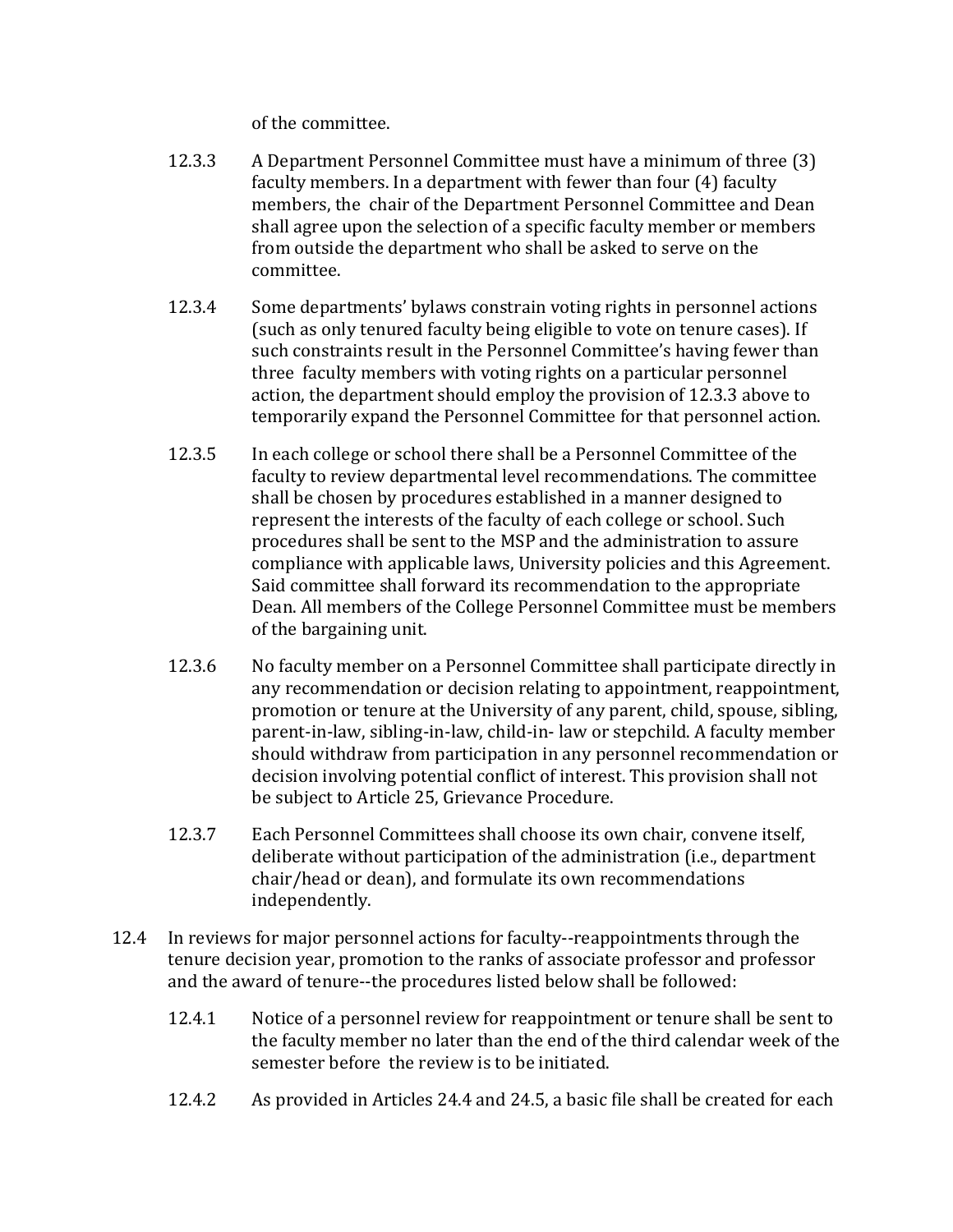major personnel action. This file shall be supplemented and reviewed at the departmental level and supplemented and reviewed at each successive level of recommendation or decision. The file shall contain the materials listed in Article 12.5.

- 12.4.3 No later than May 1<sup>st</sup> of the semester before the review is to begin, the faculty member shall submit to the Department/Program Chair/Head any and all materials for inclusion in the basic file that the faculty member believes will be essential for external referees to review for adequate consideration of the case. No later than the first week of the semester in which the review is to begin, the faculty member shall submit to the Department/Program Chair/Head any remaining materials for inclusion in the basic file that they believe will be essential for adequate consideration of the case. Failure to submit the basic tenure file by September 15<sup>th</sup> of the tenure review year without good cause shall, in cases involving review for tenure, result in issuance of a notice of nonreappointment and no review will be conducted.
- 12.4.4 For appointment at or promotion to the rank of associate professor and professor and for all tenure recommendations, the Chair/Head shall solicit outside letters of reference drawn from a list of scholars and/or professionals. If appropriate, the Chair/Head may also solicit internal (on-campus) letters from faculty colleagues. The lists of both external and internal letter writers shall include those suggested by the faculty member but the list is not limited to those the faculty member suggests. The candidate has the right to waive access to internal and/or external letters. The confidentiality of such letters shall be governed by the University's Fair Information Practices Regulations, Trustee document T77-059 (see Appendix B). Prior to any solicitation of letters, the candidate shall be provided with a copy of the solicitation letter and the list(s) of proposed referees and shall be given an opportunity to comment on the appropriateness of both. External referees shall be provided with the candidate's CV, personal statement(s), and any other materials that the candidate wishes to include.
- 12.4.5 At any time subsequent to the recommendation of the Department Personnel Committee, the materials in the basic file, with the exception of letters of recommendation to which the faculty member has voluntarily waived access, shall be accessible to the faculty member upon request.
- 12.5 The basic file shall contain the following materials:
	- (a) When the basic file is forwarded from the departmental level it shall contain:
		- (1) a table of contents;
		- (2) a current curriculum vitae (including a bibliography and/or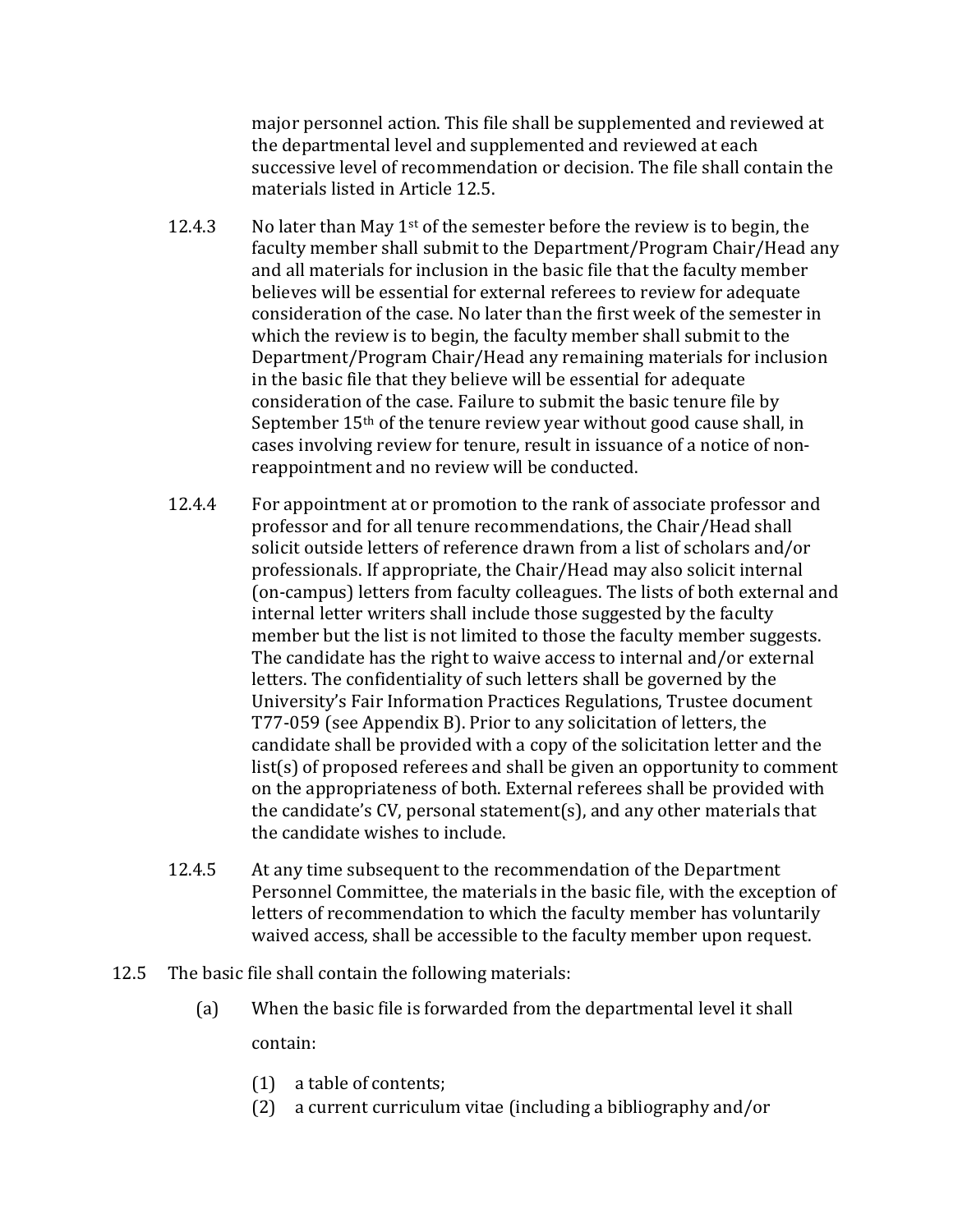comparable list of professional accomplishments);

- (3) copies and reviews of published works and/or evidence of other professional accomplishments;
- (4) evidence of teaching effectiveness per Article 33,;
- (5) letters of reference solicited by the Chairperson/Head and a description of the professional standing of the writers of letters of reference from outside the University and a statement of any relationship the writer may have had to the faculty member;
- (6) evaluations of service;
- (7) the candidate's five most recent Annual Faculty Report and Evaluation (AFR) forms, including any contemporaneous comments by Personnel Committees, academic administrators and any responses from the candidate; if the candidate has been employed too recently to have undergone five annual reviews, the file should contain the number of AFRs that have been prepared, if any. AFR's will be added to the file by the Department Chair.
- (8) any and all materials submitted by the candidate;
- (9) the recommendation and the numerical vote at the departmental level; the recommendation of the Chairperson/Head.
- (b) At subsequent levels there shall be added the following:
	- (1) the recommendation and numerical vote of the Faculty, School or College Personnel Committee;
	- (2) the recommendation(s) and decision of academic administrative officials;
	- (3) other materials solicited, submitted or received during the review process, including, by way of example, additional materials submitted by the faculty member, additional letters of reference, responses to recommendations and/or additional information received in response to the invitations issued under Articles 12.12- 12.15. When material is added to the basic file, the Departmental Personnel Committee (or other appropriate mechanism) and the Chair/Head shall have opportunity to respond as to its substance and appropriateness; unless it is protected by waiver, the faculty member shall also have this opportunity. If a faculty member has responded to a recommendation added to the file by the DPC, Chair, CPC, etc., no rejoinder to that response shall be permitted unless requested by a subsequent review step.
- 12.6 A copy of the table of contents and the recommendation from the Personnel Committee shall be available to the faculty member when the basic file is forwarded to the Department Chair/Head.
- 12.7 A copy of the updated table of contents and the recommendation from the Department Chair/Head shall be available to the faculty member when the basic file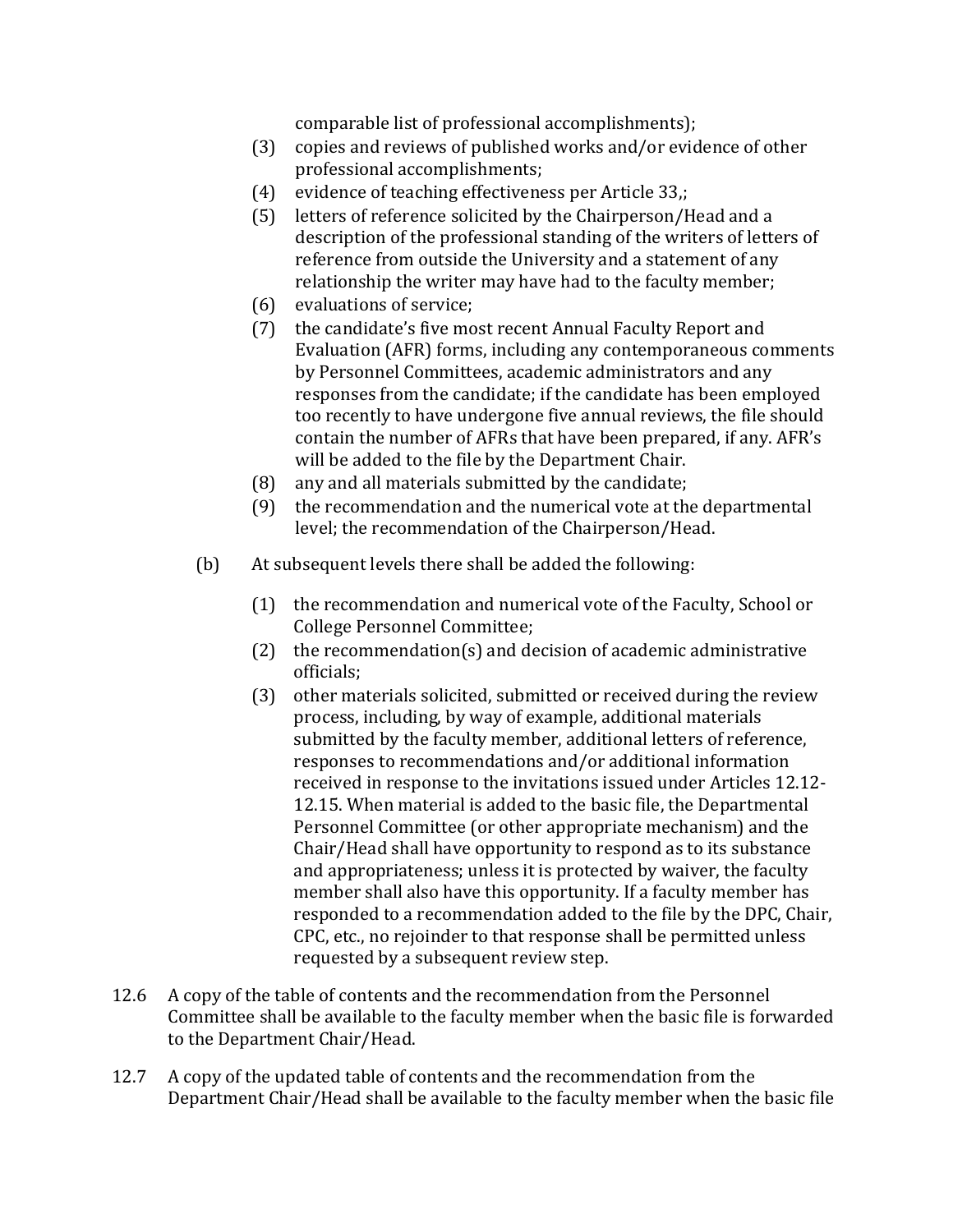is forwarded to the School or College Personnel Committee.

- 12.8 A copy of the updated table of contents and the recommendation of the School or College Personnel Committee shall be available to the faculty member and to the department when the basic file is forwarded to the Dean.
- 12.9 A copy of the updated table of contents and the recommendation of the Dean shall be available to the faculty member, the Chair of the School or College Personnel Committee and the department when the basic file is forwarded to the Provost or the Chancellor.
- 12.10 A copy of the updated table of contents and the decision of the Chancellor and/or the Provost shall be available to the faculty member, the Dean, the Chair of the School or College Personnel Committee and the department at the time the decision is made.
- 12.11 A copy of the updated table of contents and the recommendation of the Chancellor and/or the Provost shall be available to the faculty member, the Dean, the Chair of the School or College Personnel Committee and the department when the Chancellor or the Provost forwards a recommendation for tenure to the President.
- 12.12 A copy of the updated table of contents and the decision of the President shall be available to the Chancellor and/or the Provost, the Dean, the Chair of the School or College Personnel Committee, the department and the faculty member when the President has made a decision in the case of a recommendation for tenure forwarded by the campus.
- 12.13 Prior to making a recommendation that may be contrary to either of the recommendations forwarded from the departmental level, the School or College Personnel Committee shall consult in writing with the department, and they may also ask the candidate to clarify an issue if necessary. Any response to such consultation must be in writing and must be added to the file.
- 12.14 Prior to making a recommendation that may be contrary to either of the recommendations forwarded from the departmental level, the Dean shall in writing invite the department to provide additional information for the basic file or clarification of the recommendation, and they may also ask the candidate to clarify an issue if necessary. Any response to such invitation must be in writing and must be added to the file.
- 12.15 Prior to making a recommendation or decision that may be contrary to either of the recommendations forwarded from the school or college level, the Chancellor or Provost shall in writing invite the Dean to provide additional information for the basic file or clarification of the recommendation, and they may also ask the candidate to clarify an issue if necessary. Any response to such invitation must be in writing and must be added to the file.
- 12.16 Prior to reversing the recommendation of the Chancellor and/or the Provost for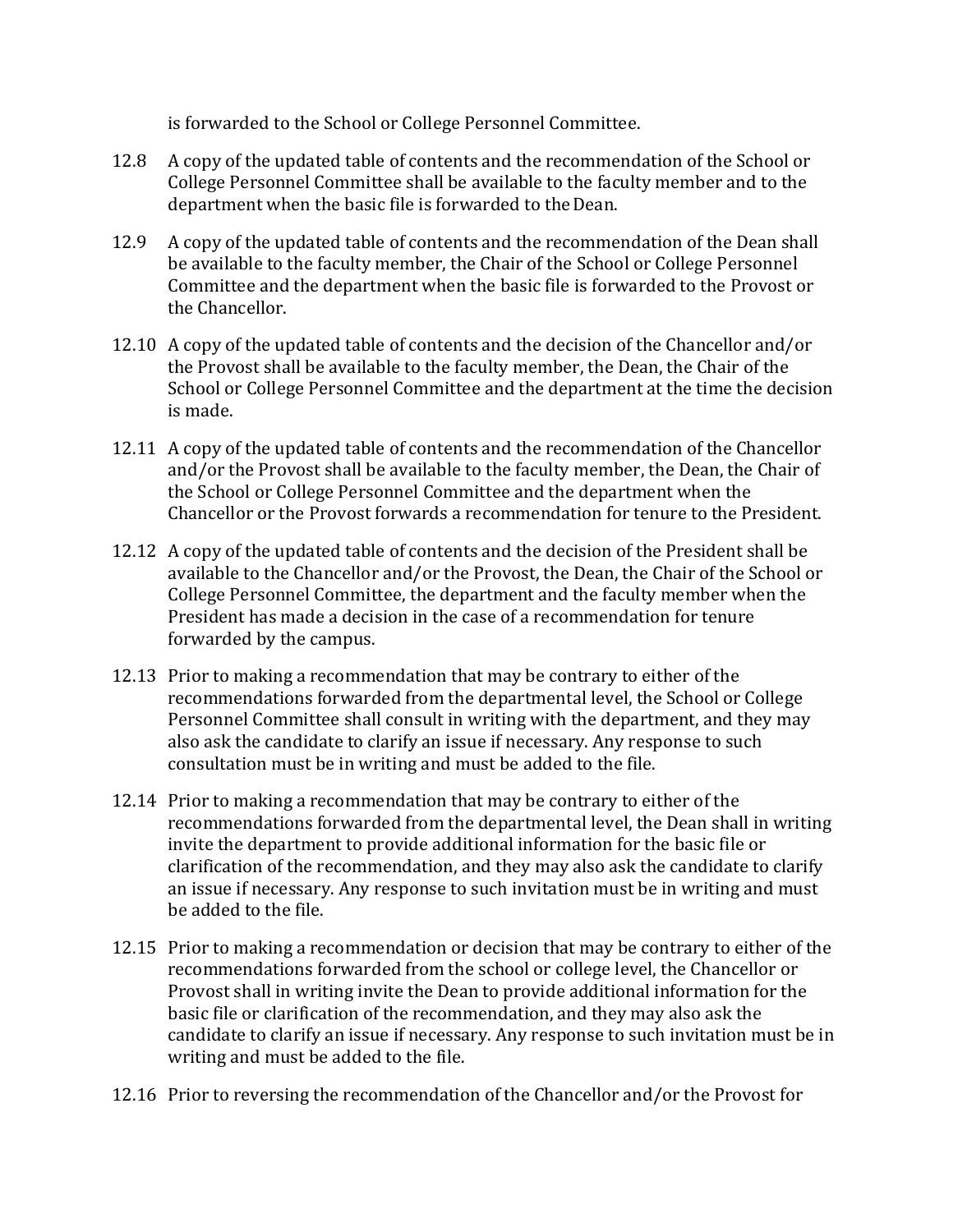tenure, the President shall in writing invite the Chancellor and/or Provost to provide additional information for the basic file or clarification of the recommendation. Any response to such invitation must be in writing and must be added to the file.

- 12.17 A campus academic administrative official shall make their recommendation or decision within forty-five (45) calendar days of receipt or the deadline for receipt (whichever is later) of both the basic file, including all relevant Personnel Committee recommendations, and all additional information or clarifications subsequently requested by the academic administrative official from the department or college; except that, in tenure and reappointment cases, the Provost shall notify the faculty member of their recommendation or decision no later than the applicable notice deadline specified in the Academic Personnel Policy of the University of Massachusetts Amherst (T76-081) (not later than March 1 of the first academic year of service if the appointment expires at the end of that year, or at least three monthsin advance of its termination if an initial one-year appointment terminates during an academic year; not later than December 15 of the second academic year of service if the appointment expires at the end of that year, or at least six months in advance of its termination if an initial two-year appointment terminates during an academic year; and not later than August 15 prior to the year of the last academic appointment after more than two academic years of service, or at least twelve months in advance of its termination if an appointment terminates during an academic year), even if that deadline does not allow the full forty-five-day period for review. Failure to send timeline notice of non-reappointment shall entitle the faculty member to a terminal reappointment of one academic year except as otherwise provided in this agreement.
- 12.18 A copy of any recommendation or decision made by a Personnel Committee or academic administrator with respect to a faculty member's sabbatical leave application and Periodic Multi-Year Review shall be made available to the faculty member at the time the recommendation is forwarded to the next level of review or the decision is made.
- 12.19 The Administration shall not establish a tenure quota. However, the Administration reserves the right in making personnel decisions (1) to consider institutional need and flexibility, as well as departmental affirmative action goals (considering the nature of the positive contribution that affirmative action is able to make to the diversity of perspective that is essential to the well-being of the department and the University community) and (2) to establish long-range plans to ensure that institutional flexibility is preserved; provided, however, that:
	- 12.19.1 the faculty shall be given the opportunity to contribute to the development of such plans;
	- 12.19.2 all officially adopted (i.e., by the Board of Trustees) long-range plans from departments/programs, colleges, campuses, and University shall be made available on request to individual faculty members, governance bodies,